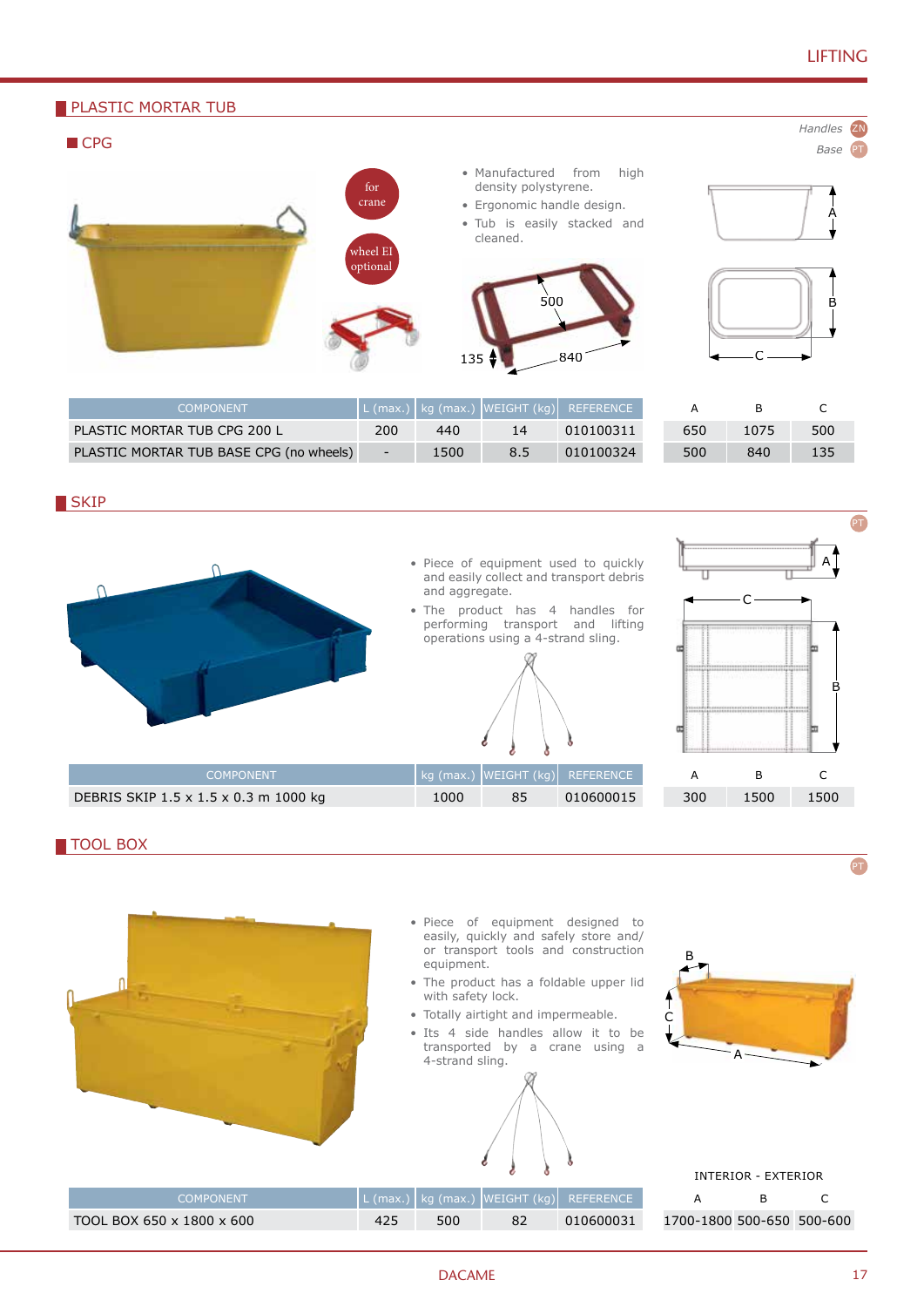

### STEEL MORTAR SKIP

*Manufactured with a high-resistance steel plate. Can be manipulated using a forklift and/or crane.*

**A-50D** 



• Its 4 handles allow for lifting using a 4-strand sling.





PT

| COMPONENT                      | $L$ (max.) | kg (max.) | $\mid$ WEIGHT (kg) $\mid$ | <b>REFERENCE</b> |     |      |      |     |
|--------------------------------|------------|-----------|---------------------------|------------------|-----|------|------|-----|
| BOAT SKIP A-50D 500 L          | 500        | 1000      | 100                       | 010100091        | 600 | 1280 | 980  | 380 |
| <b>BOAT SKIP A-200D 2000 L</b> | 2000       | 4000      | 550                       | 010100096        | 946 | 1970 | 1412 | 530 |

#### **DCM**



- The product has handles for lifting by slings and crane.
- Its conical shape makes it easier to transport and store.



| COMPONENT                   | L (max.) | $kg$ (max.) | WEIGHT (kg) | <b>REFERENCE</b> |     |      |      |     |
|-----------------------------|----------|-------------|-------------|------------------|-----|------|------|-----|
| STEEL MORTAR SKIP DCM 300 L | 300      | 700         | 49          | 010100015        | 630 | 750. | 1200 | 620 |
| STEEL MORTAR SKIP DCM 500 L | 500      | 1200        | 70          | 010100085        | 630 | 1200 | 1200 | 630 |

## **FREE**



• The product has 2 handles to be lifted by a 2-strand sling.

• Its conical shape makes it easier to transport and store.



| COMPONENT                    |     |     | L max.)   kg (max.)   WEIGHT (kg)   REFERENCE |           |     |      |     |     |
|------------------------------|-----|-----|-----------------------------------------------|-----------|-----|------|-----|-----|
| STEEL MORTAR SKIP FREE 280 L | 280 | 500 |                                               | 010100102 | 550 | 1100 | 670 | 625 |

#### 18 DACAME